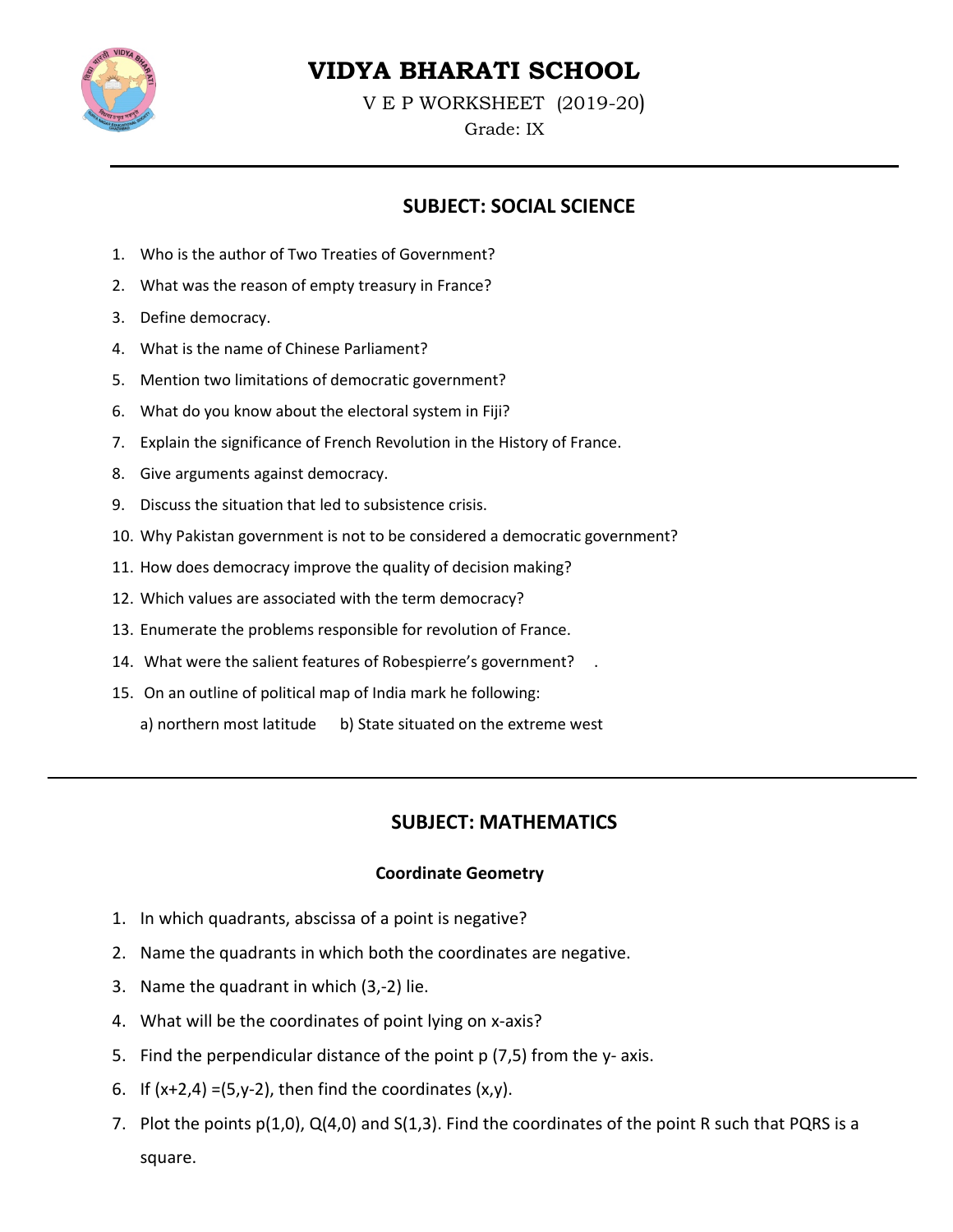- 8. On plotting the pointsO(0,0), A(3,0), B(3,4), C(0,4) and joining OA, AB, BC and CO which shape is obtained ?
- 9. Find the coordinates of two points on X-axis and two points on Y-axis which are at equal distance from the origin.
- 10. Plot A(4,5) on the graph paper. Also plot the reflections of this point on X-axis and Y-axis.
- 11. Plot the following points and check whether they are collinear or not.  $(2,3)$ , $(3,2)$ , $(1,-5)$
- 12. Draw the quadrilateral with vertices (-4,4), (-6,0), (-4,-4) and (-2,0). Also name the type of quadrilateral and find its area.
- 13. Plot the points  $P(1,1), Q(4,2), R(4,8)$  and  $S(1,10)$ . Join them in order and identify the figure PQRS, thus obtained. Write the mirror images of point p on X-axis and Y-axis.
- 14. Find the point which lies on the line  $y = -3x$  having abscissa 3.
- 15. Plot the points A(4,0) and B(0,4). Join A, B to the origin O. Find the area of triangle ABC.
- 16. Plot the points (x,y) given by the following table.

|  |  | - 7    | $\overline{\phantom{0}}$ |
|--|--|--------|--------------------------|
|  |  | $\sim$ | $\overline{\phantom{0}}$ |

- 17. The distance of a point from x-axis is 3 units and y-axis is 5 units. If the point lies in third quadrant, find the coordinates of the point.
- 18. What will be the abscissa of the point lying on y- axis.
- 19. What is the coordinate of the point of intersection of two axis.
- 20. Give any 2 solution for the equation  $3x+y = 5$
- 21. Give the equation of x- axis.

## Linear equations in two variables

- 1. From a bus stand in Delhi. If we buy 2 tickets to Agra and 3 tickets to Mathura, the total cost is Rs440. Express this situation in linear equation.
- 2. Five years ago, Nuri was thrice as old a Sonu. Express this information in linear equation.
- 3. If we add 1 to the numerator and subtract 1 from the denominator, a fraction reduces to 1. From a linear equation for this information.
- 4. A linear equation in one variable given by 3x+7 =0 has how many solutions?
- 5. Write the four solutions of  $2x+y=7$ .
- 6. If  $(5,k)$  is a solution of the linear equation  $2x+y-6=0$ , then find the value of k.
- 7. Express the following statements in the form of a linear equation in two variables.
	- 1) The cost of a dozen egg is the same as the cost of one packet of bread. а
	- 2) Riya got  $\triangleq$  of the cake, Tanya got
	- 3) The cost of a key ring is Rs 5 less than the twice of the cost of a pen.
	- 4) The sum of the ordinate and abscissa of a point is 8.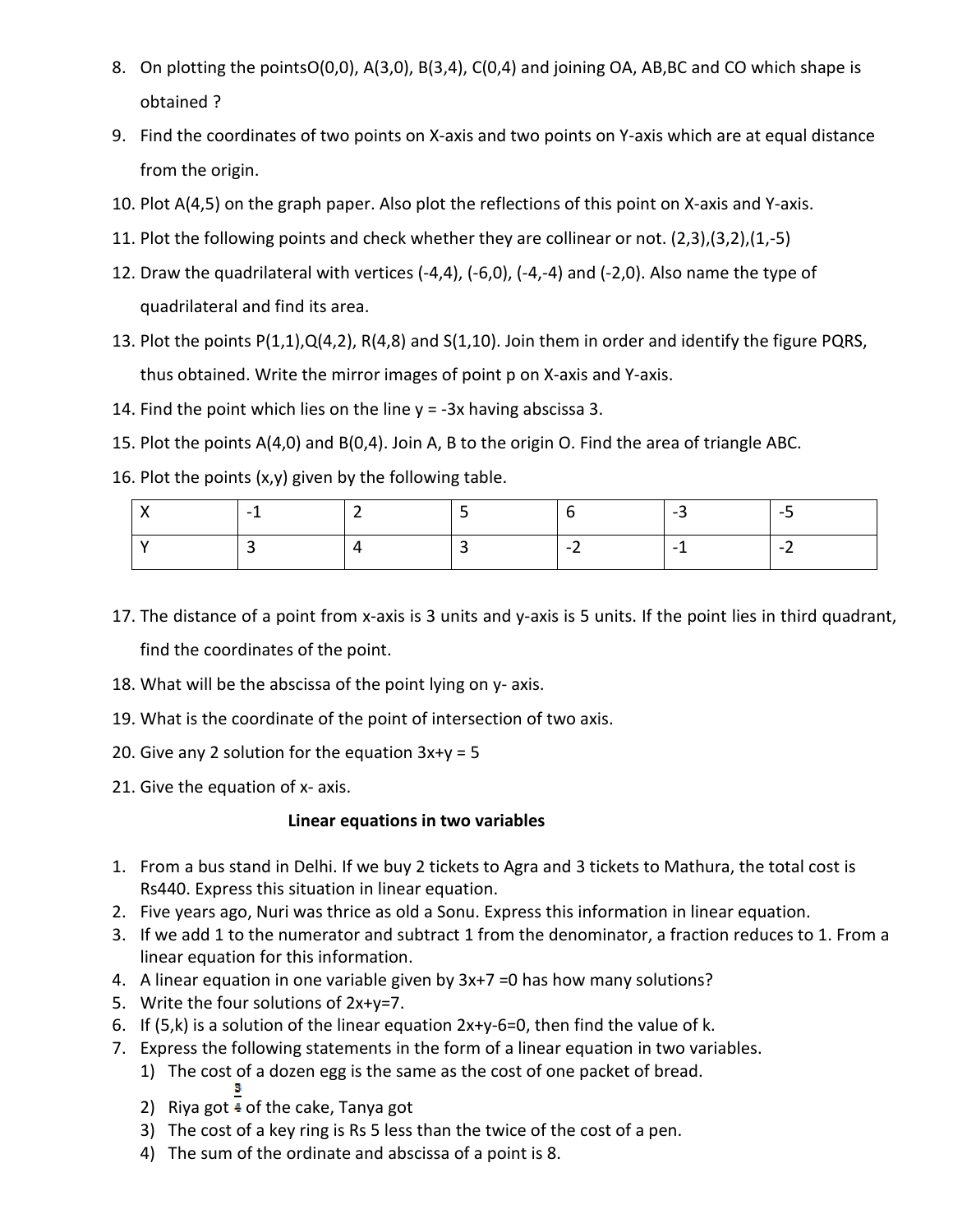- 8. One of the solutions of the equation  $8x$ -ay+a2 = 0 is given by  $x=1$  and  $y = 6$ . Find the value of a.
- 9. Draw the graph of the linear equation 3x+4y=6. At what points, the graph cuts the X and Y axes
- 10. Show that the points  $A(1,2)$ ,  $B(-1,16)$  and  $C(0,-7)$  lie on the graph of the linear equation y=9x-7.
- 11. Draw the graph of the linear equation  $y=mx+c$  for  $m=2$  and  $c=1$ .
- 12. How many solution of the equation 2x+1=x-3 are there on the
	- a) Number line?
	- b) Cartesian plane?
- 13. Draw the graph of the following equations on the same graph sheet.  $x-y=0$ ,  $x+y=0$ ,  $x=2$ . Also find the area enclosed between these lines.
- 14. Draw the graph of  $2x+y = 6$  and  $2x-y = -2$ . Shade the region bounded by these lines and x-axis. Also, find the area of the shaded region.

## विषय: हिन्दी

- नीचे लिखे अपठित गद्यांश को पढ़कर पूछे गए प्रश्नों के उत्तर दीजिए  $\Psi$ .1
	- संसार में कुछ भी असाध्य नहीं हैं। कुछ भी असंभव नहीं है। असंभव, असाध्य आदि शब्द कायरों के लिए हैं। नेपोलियन के लिए वे शब्द उसके कोष में नहीं थे। साहस के पुतले बापू ने विश्व को चकित कर दिया। क्या बापू शरीर से शक्तिशाली थे? नहीं! वे तो पतले से एक लंगोटी पहने लकड़ी के सहारे चलते थे। परंतु उनके विचार सशक्त थे, भावनाएँ शक्तिशाली थीं। उनके साहस को देखकर करोड़ों भारतीय उनके पीछे थे। ब्रिटिश साम्राज्य उनसे काँप गया। अहिंसा के सहारे बिना रक्तपात के उन्होंने भारत को स्वतंत्र कराया। यह विश्व को अद्वितीय उदहारण है। जब गाँधी जी ने अहिंसा का नारा लगाया तो लोग हँसते थे, कहते थे अहिंसा से कहीं ब्रिटिश साम्राज्य से टक्कर ली जा सकती है। परंतू वे डटे रहे, साहस नहीं छोड़ा। अंत में अहिंसा की ही विजय हुई। कहते हैं, अकेला चना क्या भाड़ फोड़ सकता है? हाँ, फोड़ सकता है, यदि उसमें साहस हो तो।
		- 1. संसार में कुछ भी असंभव व असाध्य नहीं है। क्यों?
		- 2. बाप की सबसे बड़ी विशेषता क्या थी?
		- 3. गाँधी जी ब्रिटिश साम्राज्य से किस अस्त्र को लेकर लडे?
		- 4. 'अकेला चना क्या भाड़ फोड़ सकता है।' किस गुण के सहारे?
		- 5. इस गद्यांश का उचित शीर्षक लिखिए।
- कहानी में बैलों के माध्यम से कौन-कौन से नीति-विषयक मूल्य उभर कर आए हैं।  $9.2$
- 'लेकिन औरत जात पर सींग चलाना मना है, यह भूल जाते हैं।' हीरा के इस कथन के माध्यम से स्त्री के प्रति  $\Pi.3$ प्रेमचंद के दृष्टिकोण को स्पष्ट कीजिए।
- हीरा-मोती झूरी से किस कारण नाराज थे?  $\Psi$ .4
- गया कौन था? हीरा मोती गया का विरोध क्यों कर रहे थे?  $9.5$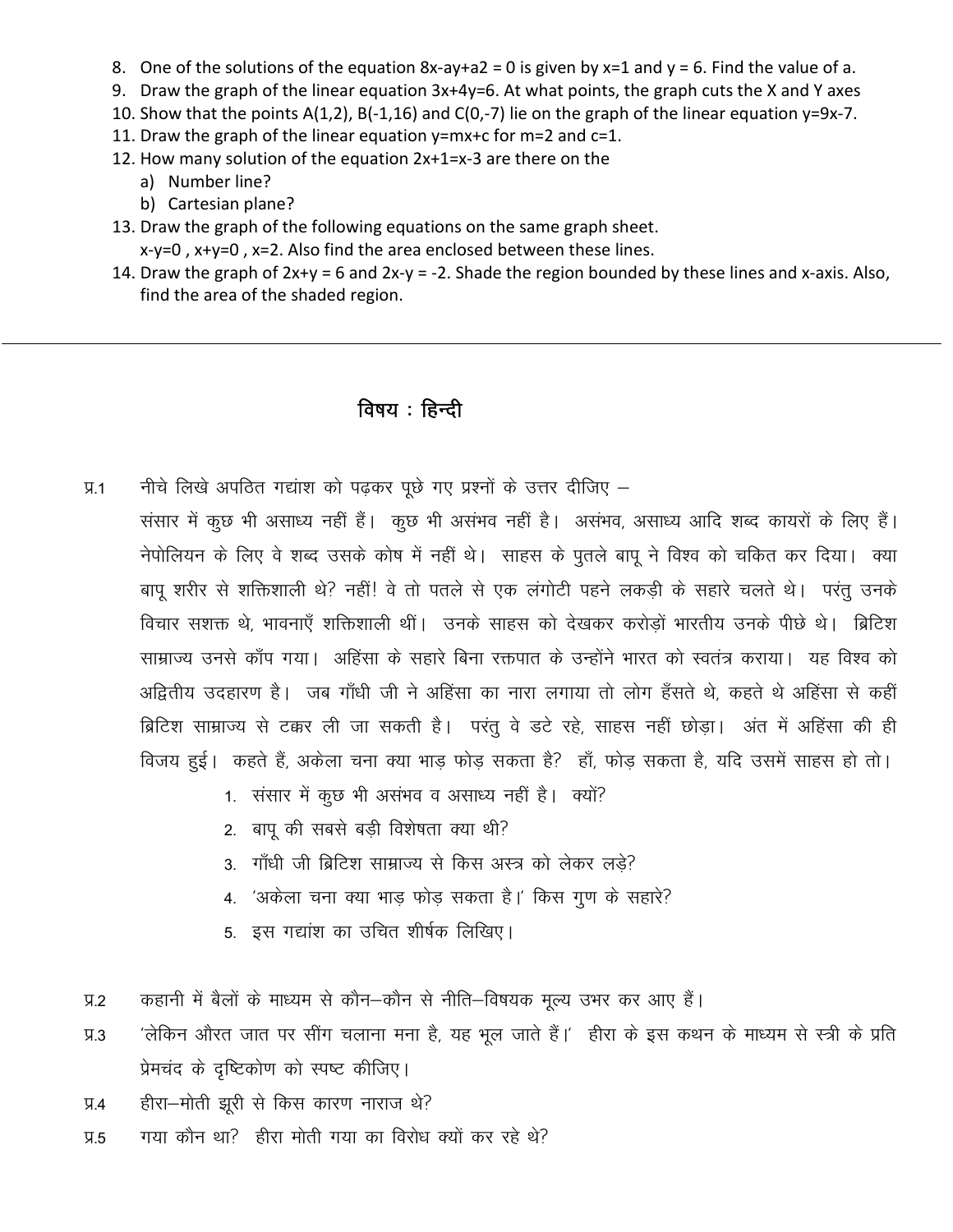- हीरा-मोती की आँखों में विद्रोहमय स्नेह क्यों झलक रहा था?  $9.6$
- हीरा-मोती को झूरी की पत्नि ने नमक-हराम क्यों कहा? बाद में उनका माथा क्यों चूमा?  $9.7$
- लेखक को भिखमंगे का वेश बनाकर यात्रा क्यों करनी पड़ी?  $9.8$
- 'मैं अब पुस्तकों के भीतर था।' लेखक ने ऐसा क्यों कहा?  $\Psi$ .9
- तिब्बत में किस धर्म के अनुयायी रहते हैं?  $\P$ .10
- तिब्बत में कानून व्यवस्था और सुरक्षा की क्या स्थिति है?  $\Psi$ .11
- कबीर हिंदू-मुस्लिम भेदभाव से ऊपर थे सिद्ध कीजिए।  $\P$ .12
- 'विष' किस प्रकार 'अमृत' बन जाता है?  $\Pi.13$
- संसार को स्वान रूप क्यों कहा गया है?  $\Psi$ .14
- कबीर ने 'मोट चून' किसे कहा है? वह 'मैदा' कैसे हो गया?  $\Pi.15$
- मनुष्य ईश्वर प्राप्ति के लिए क्या क्या करता है?  $\Pi$ .16
- माझी किसके लिए प्रयुक्त हुआ है और क्यों?  $\Psi$ .17
- कवयित्री की दृष्टि में परमात्मा-प्राप्ति के मार्ग में कौन-कौन सी बाधाएँ सामने आतीं हैं।  $\Psi$ .18
- वाख के अनुसार मनुष्य समभावी कब बनेगा?  $\Pi.19$
- कवयित्री द्वारा मुक्ति के लिए कौन-कौन से प्रयास किए जा रहे हैं, जो व्यर्थ हो रहे हैं। ललद्यद ने  $\Psi$ .20 पमात्मा-प्राप्ति का क्या उपाय बताया है?
- उपसर्ग किसे कहते हैं? निम्नलिखित उपसर्गों से दो -दो शब्द बनाइए - $\Psi$ .21

सम प्रति स दूर

- निम्नलिखित शब्दों में से उपसर्ग व मूल शब्द अलग कीजिए - $\P$ .22 दुर्व्यवहार, अप्रत्याशित व्याकरण, पर्यावरण,
- प्रत्यय किसे कहते हैं? निम्नलिखित प्रत्ययों के संयोग से दो दो शब्द बनाइए  $\Psi$ .23 औना इयल दार एरा
- निम्नलिखित समस्तपदों का विग्रह कीजिए और समास का नाम भी लिखिए  $\Psi$ .24 चर्तुभुज तुलसीकृत यथाशक्ति राजा–प्रजा दशानन महात्मा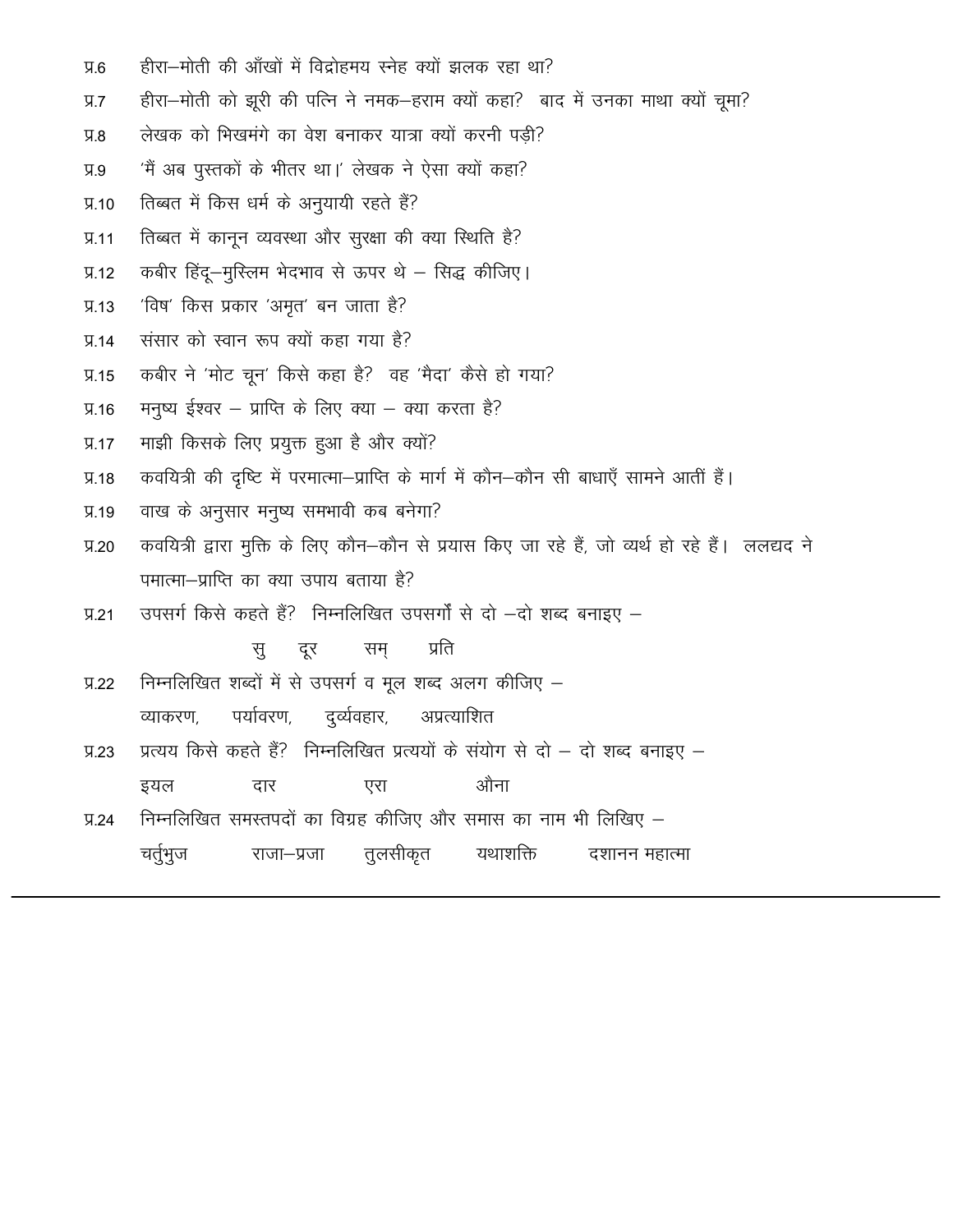## **SUBJECT- SCIENCE**

#### **Chapter: Motion**

1. Velocity-time graph for the motion of an object in a straight path is a straight line parallel to the

time axis.

- (a) Identify the nature of motion of the body.
- (b) Find the acceleration of the body.
- (c) Draw the shape of distance-time graph for this type of motion.
- 2. Draw the shape of the distance-time graph for uniform and non-uniform motion of object. A bus οf starting from rest moves with uniform acceleration of 0.1 ms<sup>-2</sup> for 2 minutes. Find
	- (a) the speed acquired.
	- (b) the distance travelled.
- 3. A bus accelerates uniformly from 54 km/h to 72 km/h in 10 seconds Calculate
	- (i) acceleration in  $m/s^2$
	- (ii) distance covered by the bus in meters during this interval.
- 4. Derive the equation for velocity-time relation ( $v = u + at$ ) by graphical method.
- 5. A car is travelling at 20 km/h, it speeds up to 60 km/h in 6 seconds. What is its acceleration?
- **6.** A car accelerates from 6  $ms^{-1}$  16  $ms^{-1}$  in 10 sec. Calculate
	- (a) the acceleration and
	- (b) the distance covered by the car in that time.
- 7. A circular track has a circumference of 3140 m with AB as one of its diameter. A scooterist moves from
	- A to B alone the circular path with a uniform speed of 10 m/s. Find
		- (a) distance covered by the scooterist,
		- (b) displacement of the scooterist, and
		- (c) time taken by the scooterist in reaching from A to B.
- 8. (a) Differentiate between uniform linear and uniform circular motion.
	- (b) Write any four examples of uniform circular motion.
	- (c) Is uniform circular motion accelerated motion?
- **9.** The graph given alongside shows how the speed of a car changes with time.
	- (i) What is the initial speed of the car?
	- (ii) What is the maximum speed attained by the car?
	- (iii) Which part of the graph shows zero acceleration?
	- (iv) Which part of the graph shows varying retardation?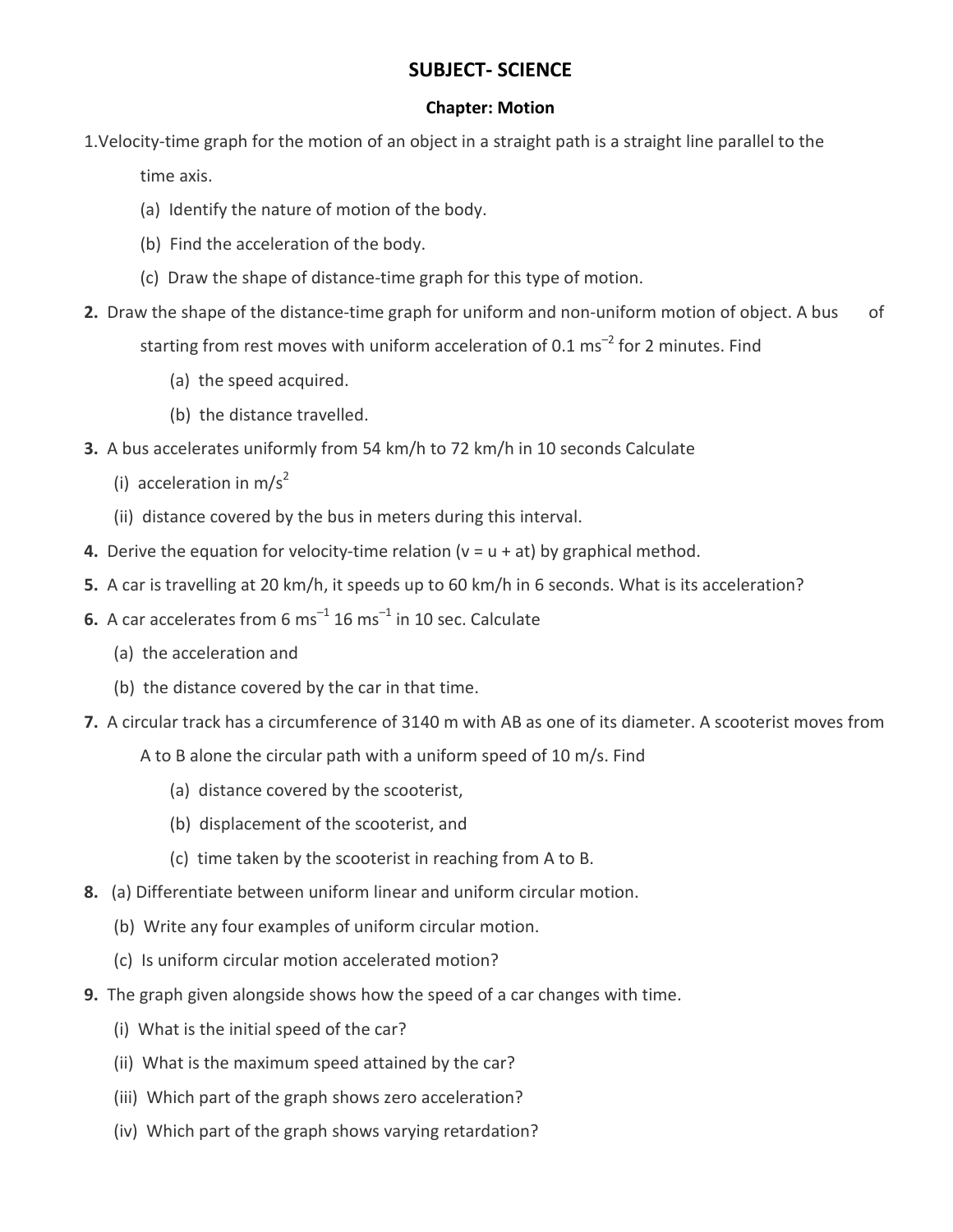(v) Find the distance travelled in first 8 hours.



10. Study the velocity-time graph and calculate.



- (a) The acceleration from A to B
- (b) The acceleration from B to C
- (c) The distance covered in the region ABE
- (d) The average velocity from C to D
- (e) The distance covered in the region BCFE

#### The Fundamental unit of life

- Q1 Write the main function of leucoplast.
- Q2 What is the function of SER in liver cells of vertebrates?
- Q3 Why the RER appears rough?
- Q4 Why viruses are not supposed to be living?
- Q5 What is a nucleoid?
- Q6 In which part of a plant chromo plasts are found?
- Q7 Where are genes located?
- Q8 What will happen if we keep a plant cell or animal cell in a
	- i) Hypotonic solution ii) Hypertonic solution iii) Isotonic solution.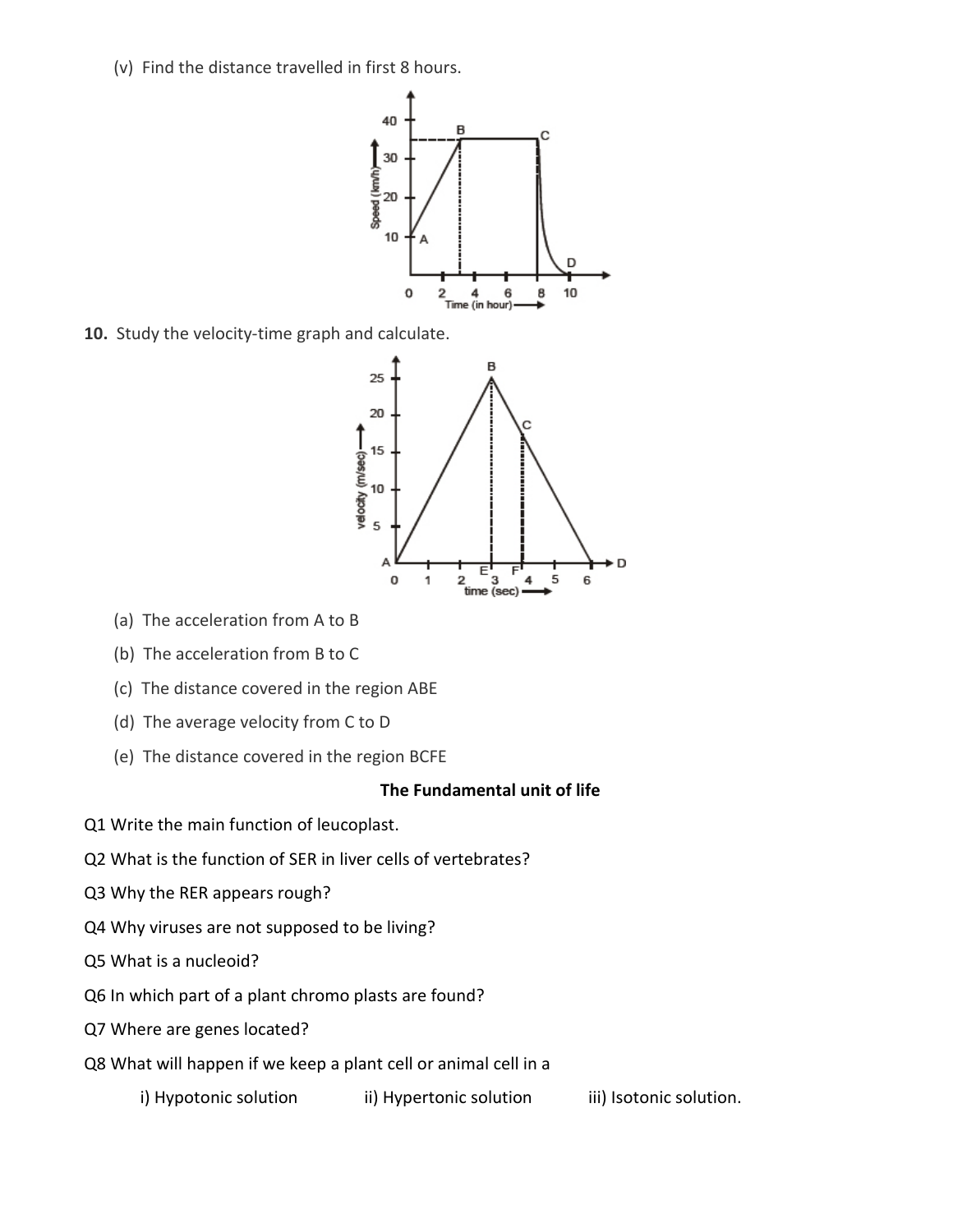Q9 Explain the importance of osmosis for living beings?

Q10Write the contribution of (a) Robert Hooke, (b) Leeuwenhoek (c) Robert Brown

#### **Matter In Our Surrounding**

- $1.$ Explain why temperature remains constant during interconversion of states of matter?
- $2.$ Give reason to explain why it takes longer time to dry wet clothes in humid weather?
- $3.$ Write any three differences between evaporation and boiling?
- Why does ice at 0 C appear colder than water at same temperature? 4.
- 5. Why mixture does not have a fixed melting point or a fixed boiling point? Give two reasons?
- 6. On suffering from fever which will lower down your body temperature, more ice or ice cold water?
- 7. Why is boiling called a bulk phenomenon?

## **Subject: English**

#### Q 1. Write the following answers in 120 -150 words:

1. Today you visited your ancestral village and watched the farmers harvesting a crop of wheat .Make a diary entry describing your experience at the village.

2. You happened to visit the science city, Gandhinagar as a part of educational excursion of your school Describe your experience in the form of a diary entry.

#### Q 2. Write these stories in 150-200 words:

1. Anuj had gone on a holiday for one month and when he returns, he turns the key in the lock and opens the door .To his horror, he finds ...............

2. It was festive times . There was a lot of excitement in the air . The sound of crackers could be heard all around .Shashi was enjoying it every bit .But all of a sudden ................

## Q 3. Edit the passage underlining the mistake present in every line by writing the correct word in the blank space:

| My day begins on five O'clock in the morning       | a  |
|----------------------------------------------------|----|
| It has been so since the last forty years          |    |
| except for the two years of which I was            |    |
| very ill. I wake up at the sound of an             |    |
| alarm clock bought at 1952.                        | eι |
| From then until today, it has never                |    |
| let me down. My routine, however turns topsy-turvy |    |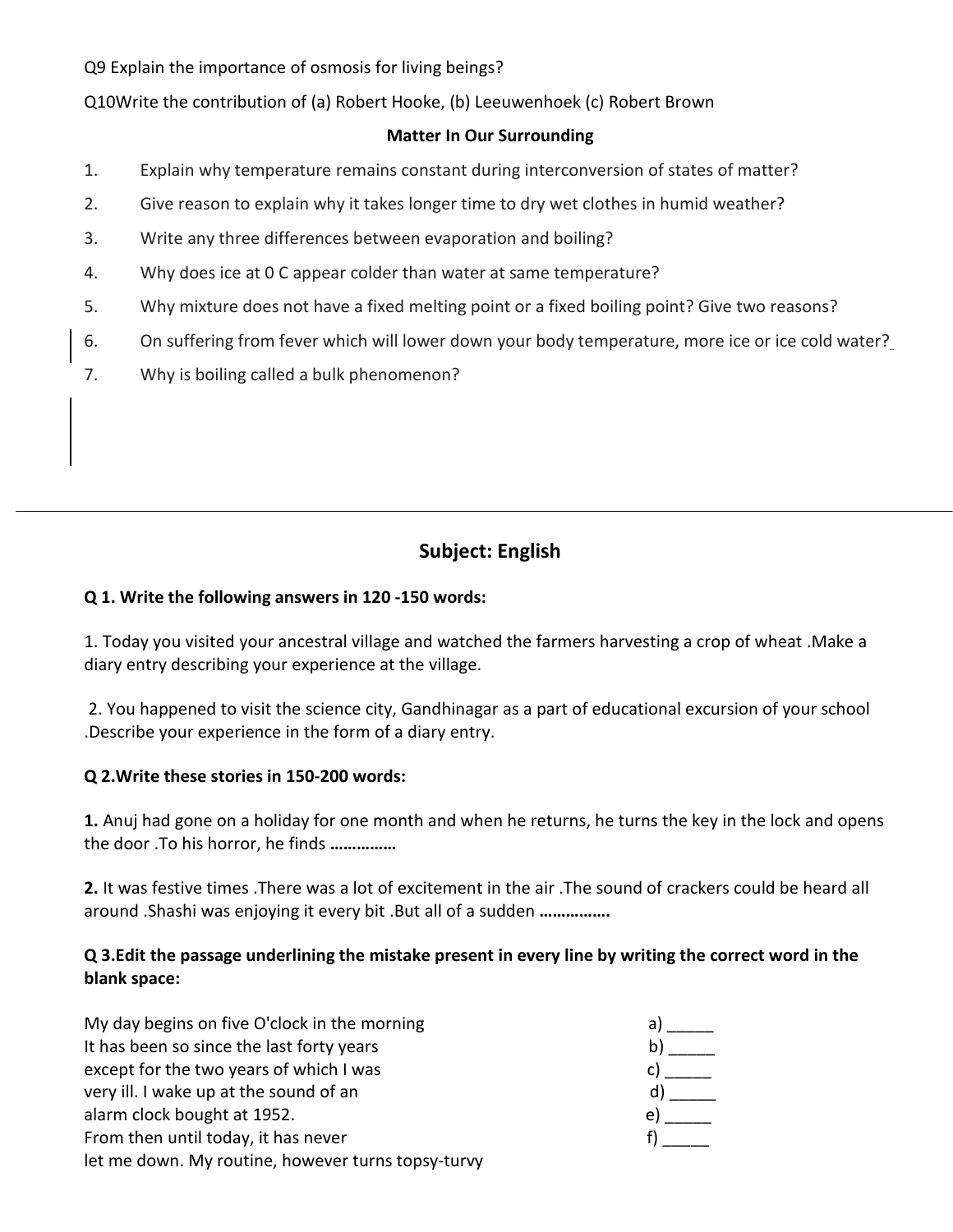in holidays when I cannot sleep for ten O'clock. I have maintained a fairly regular routine over my working years. When I retire on two years' time, I hope I will be able to continue this practice.

| g) |  |
|----|--|
| h) |  |
| i) |  |

Q 4. The following passage is incomplete. One word has been omitted in every line against which there is a blank. Indicate the place where the word has to be inserted with a / and write the word in the space provided.

| Parmesh and his friends planning a trip                                   | a  |
|---------------------------------------------------------------------------|----|
| during the summer vacations. While all of them                            |    |
| suggest which place to visit.                                             |    |
| It only draw of lots which could finally decide the matter.               |    |
| They decided on Ooty as it neither too far away nor too crowded.          | e) |
| The date of departure and the duration of their stay still to be decided. |    |
| The announcement of their final exam date sheet still two weeks away.     | g) |
| Until then, each of them resolved                                         |    |
| collect information about hill station.                                   |    |

## Q 5. Answer the following questions of the extracts given below:

- When the humid shadows hover **Overall the starry spheres** And the melancholy darkness Gently weeps in rainy tears, What a bliss to press the pillow Of a cottage-chamber bed And like listening to the patter Of the soft rain overhead!
- (a) What does the poet imply by "humid shadow?
- (b) What does the phrase "starry spheres" refer to?
- (c) What does the poet consider to be a 'bliss' in the rainy season?
- (d) Which poetic device has been used in "lie listening"?
- (e) Which poetic device has been used in the third and fourth lines?

## Q.6. "Oh", said the little girl, "my head's on your heart. I can hear it going. What a big heart you've got, Father dear."

- 1. Who is the little girl in the passage?
- 2. Why does the girl say that say that her father had a big heart?
- 3. How did the nightmare change the father daughter relationship?
- 4. Pick out a word from the passage which means the same as 'huge'.

## Q 7. Answer the following questions in 30 to 40 words each:

- 1. Why did Tommy call the real book 'a waste'?
- 2. How is Evelyn 'a shining inspiration' for deaf children?
- 3. Where was Shehnai played traditionally? How did Bismillah Khan change it?